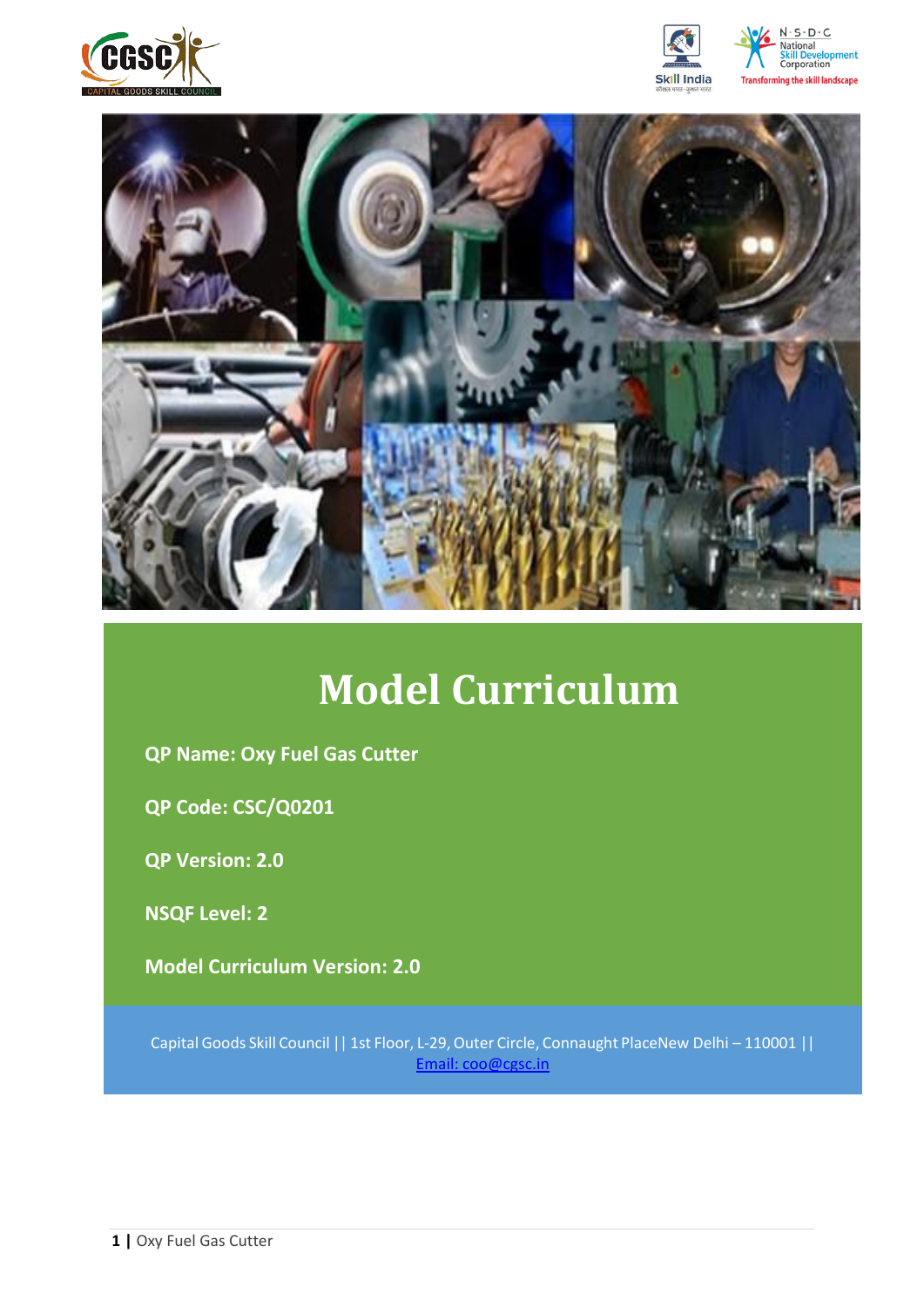



## **Table of Contents**

| Module 3: Process of coordinating with co-workers to achieve work efficiency |  |
|------------------------------------------------------------------------------|--|
|                                                                              |  |
|                                                                              |  |
|                                                                              |  |
|                                                                              |  |
|                                                                              |  |
|                                                                              |  |
|                                                                              |  |
|                                                                              |  |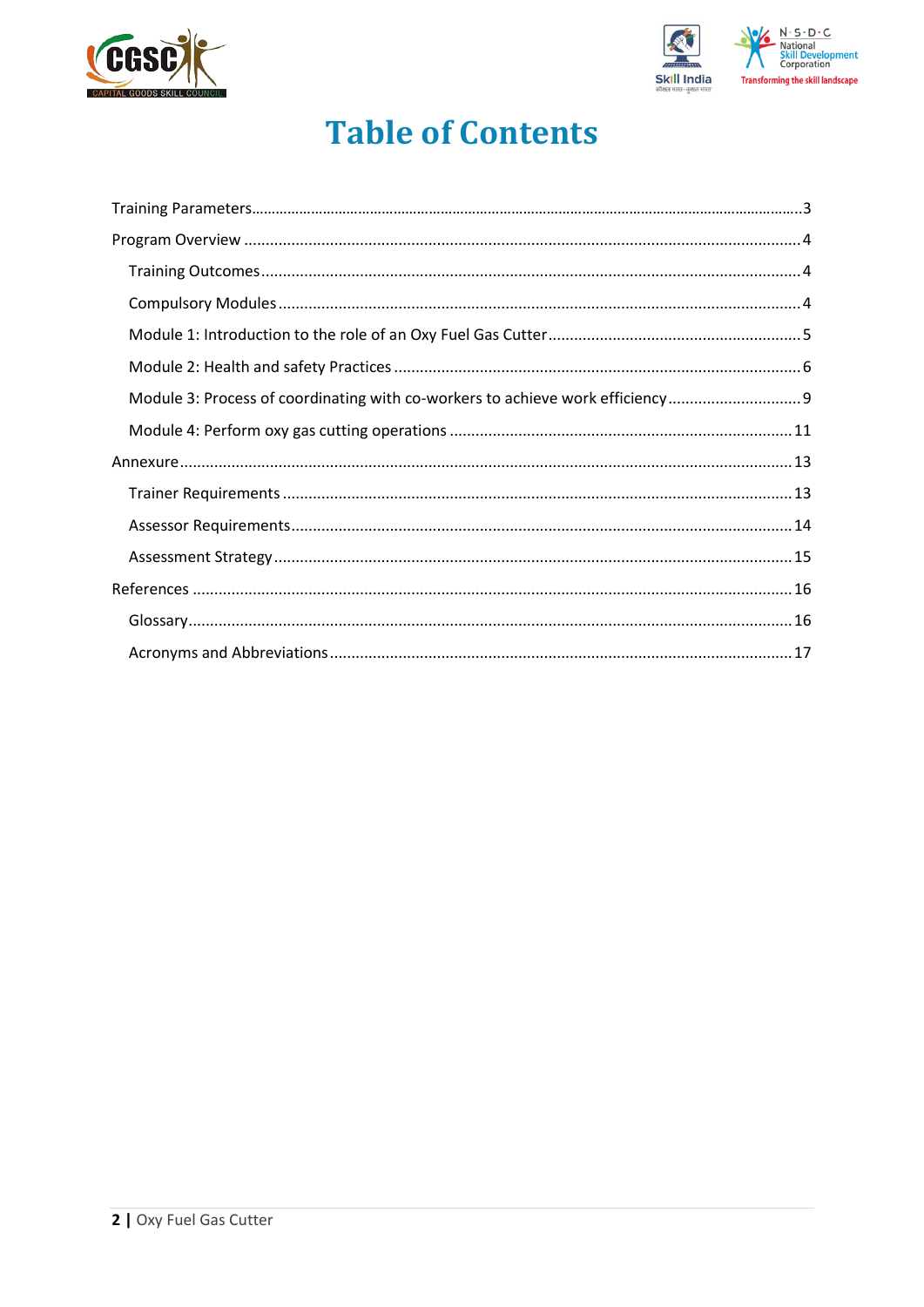<span id="page-2-0"></span>



## **Training Parameters**

| <b>Sector</b>                                                     | Capital Goods                                                                                                                                                                                                                     |
|-------------------------------------------------------------------|-----------------------------------------------------------------------------------------------------------------------------------------------------------------------------------------------------------------------------------|
| <b>Sub-Sector</b>                                                 | 1. Machine Tools<br>2. Dies, Moulds and Press Tools<br>3. Plastics Manufacturing Machinery<br>4. Textile Manufacturing Machinery<br>5. Process Plant Machinery<br>6. Electrical and Power Machinery<br>7. Light Engineering Goods |
| <b>Occupation</b>                                                 | <b>Welding and Cutting</b>                                                                                                                                                                                                        |
| Country                                                           | India                                                                                                                                                                                                                             |
| <b>NSQF Level</b>                                                 | $\overline{2}$                                                                                                                                                                                                                    |
| Aligned to NCO/ISCO/ISIC Code                                     | NCO-2015/7212.0400                                                                                                                                                                                                                |
| <b>Minimum Educational Qualification and</b><br><b>Experience</b> | Ability to read and write, wherever required<br>or<br>5th Class                                                                                                                                                                   |
| <b>Pre-Requisite License or Training</b>                          | <b>NA</b>                                                                                                                                                                                                                         |
| Minimum Job Entry Age                                             | 18 years                                                                                                                                                                                                                          |
| <b>Last Reviewed On</b>                                           | 31/03/2022                                                                                                                                                                                                                        |
| <b>Next Review Date</b>                                           | 31/03/2025                                                                                                                                                                                                                        |
| <b>NSQC Approval Date</b>                                         | 31/03/2022                                                                                                                                                                                                                        |
| <b>QP Version</b>                                                 | 2.0                                                                                                                                                                                                                               |
| <b>Model Curriculum Creation Date</b>                             | 31/03/2022                                                                                                                                                                                                                        |
| Model Curriculum Valid Up to Date                                 | 31/03/2025                                                                                                                                                                                                                        |
| <b>Model Curriculum Version</b>                                   | 2.0                                                                                                                                                                                                                               |
| <b>Minimum Duration of the Course</b>                             | 300 Hours 00 Minutes                                                                                                                                                                                                              |
| <b>Maximum Duration of the Course</b>                             | 300 Hours 00 Minutes                                                                                                                                                                                                              |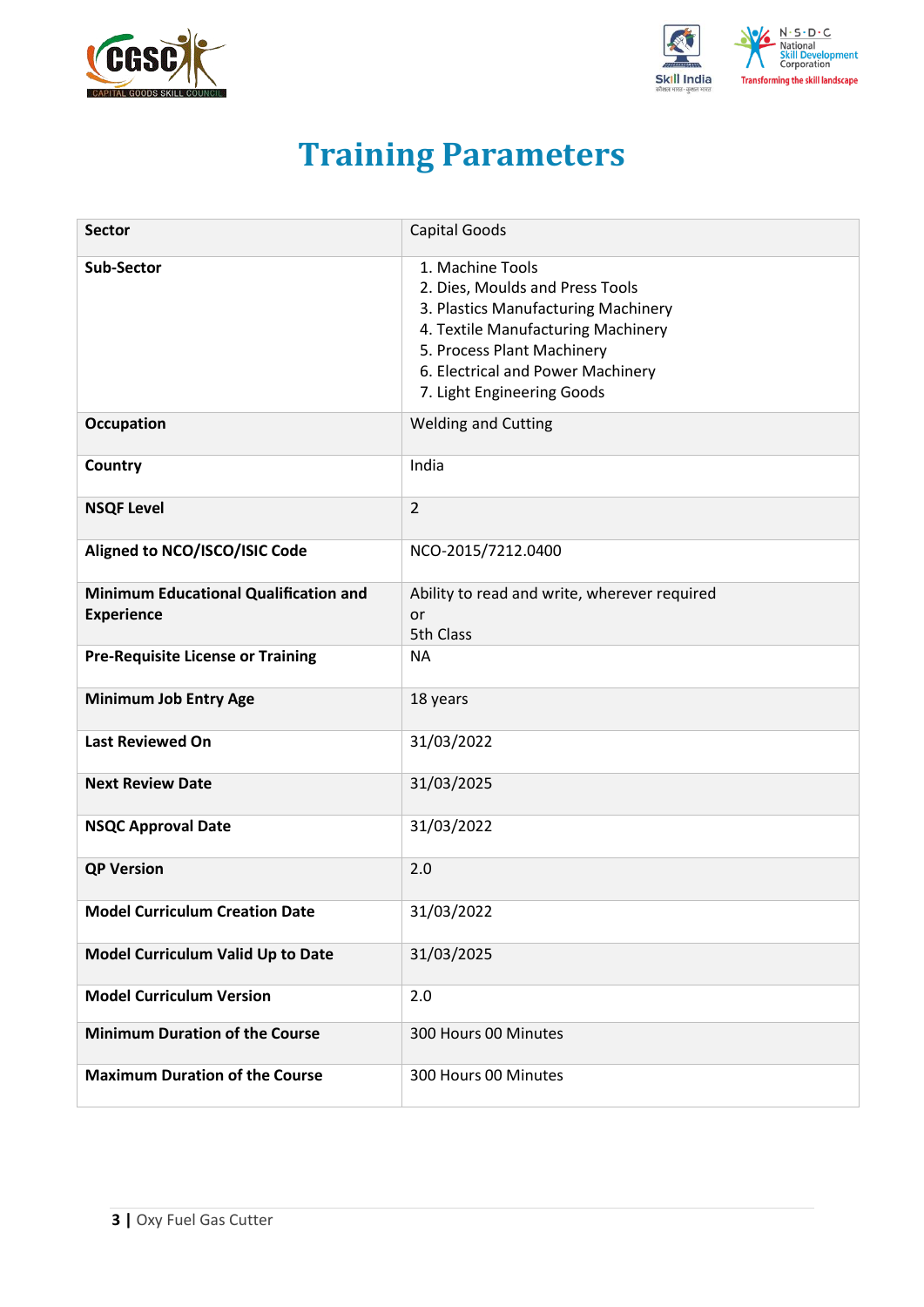



## **Program Overview**

<span id="page-3-0"></span>This section summarizes the end objectives of the program along with its duration.

### <span id="page-3-1"></span>**Training Outcomes**

<span id="page-3-2"></span>At the end of the program, the learner should have acquired the listed knowledge and skills.

- Perform preparatory activities such as identification of raw material, tools and equipment, lifting of workpiece, inspection of tools and equipment etc.
- Perform oxy gas cutting process by following organisational procedure.
- Perform post-cutting operations such as inspection, quality check, cleaning etc.
- Work effectively and efficiently as per schedules and timelines.
- Implement safety practices.
- Optimize the use of resources to ensure less wastage and maximum conservation.

### **Compulsory Modules**

The table lists the modules and their duration corresponding to the Compulsory NOS of the QP.

| <b>NOS and Module Details</b>                                                                                                   | <b>Theory</b><br><b>Duration</b> | <b>Practical</b><br><b>Duration</b> | On-the-Job<br><b>Training</b><br><b>Duration</b><br>(Mandatory) | On-the-Job<br><b>Training Duration</b><br>(Recommended) | <b>Total</b><br><b>Duration</b> |
|---------------------------------------------------------------------------------------------------------------------------------|----------------------------------|-------------------------------------|-----------------------------------------------------------------|---------------------------------------------------------|---------------------------------|
| <b>Bridge Module</b>                                                                                                            |                                  |                                     |                                                                 |                                                         |                                 |
| Module 1: Introduction to the<br>role of an Oxy Fuel Gas Cutter                                                                 | 8:00                             | 0:00                                | 0:00                                                            | 00:00                                                   | 8:00                            |
| CSC/N1335 - Follow the<br>health and safety practices<br>at work<br><b>NOS Version-2.0</b><br><b>NSQF Level-3</b>               | 20:00                            | 40:00                               | 0:00                                                            | 0:00                                                    | 60:00                           |
| Module 2: Health and safety<br>practices                                                                                        | 20:00                            | 40:00                               | 0:00                                                            | 00:00                                                   | 60:00                           |
| <b>CSC/N1336 - Coordinate with</b><br>co-workers to achieve work<br>efficiency<br><b>NOS Version-2.0</b><br><b>NSQF Level-3</b> | 20:00                            | 30:00                               | 0:00                                                            | 00:00                                                   | 50:00                           |
| Module 3: Process of<br>coordinating with co-workers<br>to achieve work efficiency                                              | 20:00                            | 30:00                               | 0:00                                                            | 00:00                                                   | 50:00                           |
| CSC/N0201 - Manually cut<br>metal and metal alloys using<br>oxy-fuel gases<br>NOS Version No. - 2.0<br><b>NSQF Level - 2</b>    | 42:00                            | 140:00                              | 0:00                                                            | 00:00                                                   | 182:00                          |
| Module 4: Perform oxy gas<br>cutting operations                                                                                 | 42:00                            | 140:00                              | 0:00                                                            | 00:00                                                   | 182:00                          |
| <b>Total Duration</b>                                                                                                           | 90:00                            | 210:00                              | 0:00                                                            | 00:00                                                   | 300:00                          |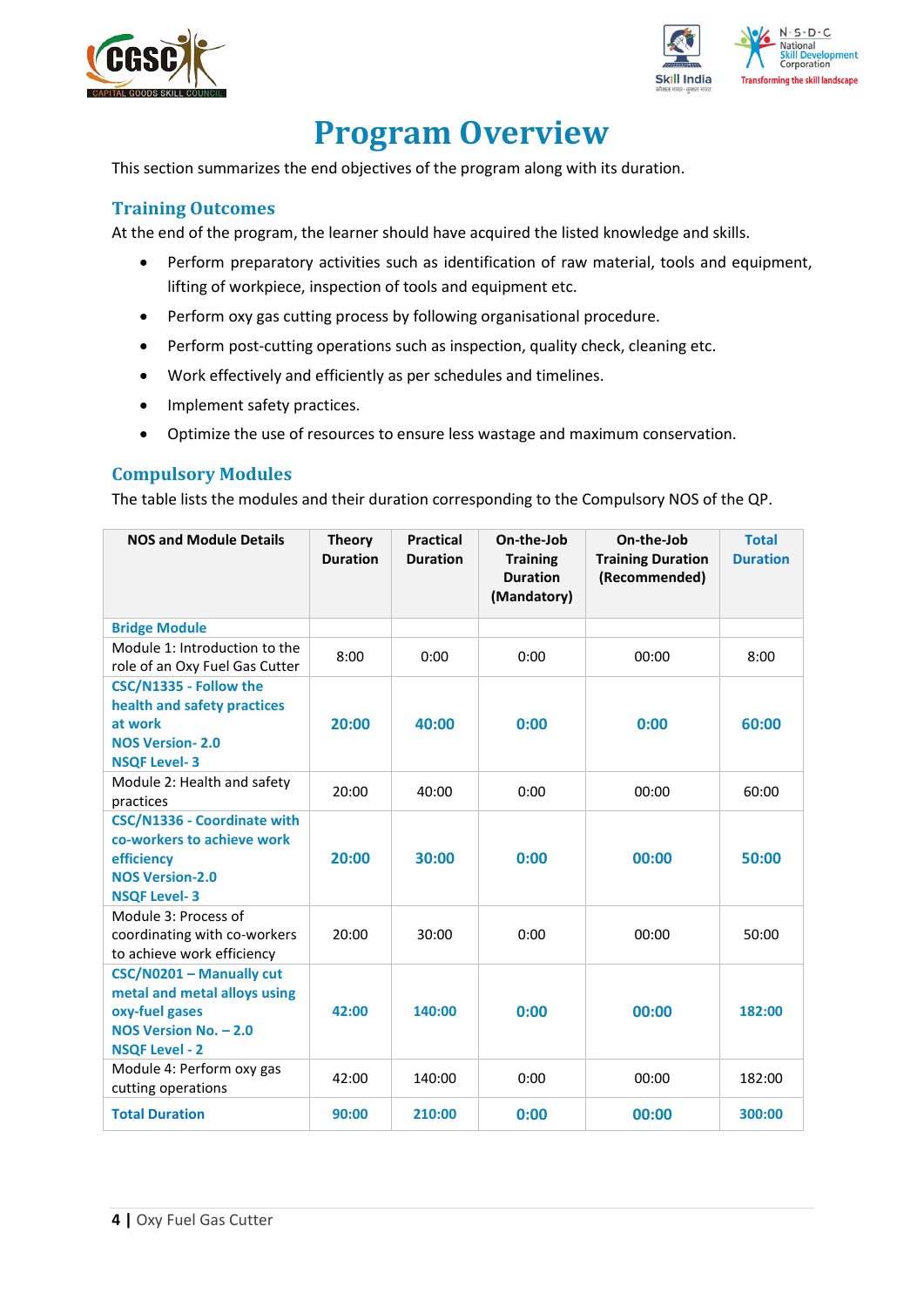



## **Module Details**

## **Module 1: Introduction to the role of an Oxy Fuel Gas Cutter**

## *Bridge module*

#### **Terminal Outcomes:**

• Discuss the role and responsibilities of an Oxy Fuel Gas Cutter.

|   | Duration: 08:00                                                                             | Duration: 00:00                          |
|---|---------------------------------------------------------------------------------------------|------------------------------------------|
|   | Theory – Key Learning Outcomes                                                              | <b>Practical - Key Learning Outcomes</b> |
| ٠ | List the role and responsibilities of an Oxy<br>Fuel Gas Cutter.                            |                                          |
|   | Discuss the job opportunities of an Oxy<br>Fuel Gas Cutter.                                 |                                          |
| ٠ | Describe the size and scope of the capital<br>good industry and its sub-sectors.            |                                          |
|   | Explain about Indian capital goods<br>manufacturing market.                                 |                                          |
|   | Discuss the standards and procedures<br>involved in the different operations of<br>cutting. |                                          |
|   | <b>Classroom Aids:</b>                                                                      |                                          |
|   | Whiteboard, marker pen, projector, standard checklists and schedules                        |                                          |
|   | <b>Tools, Equipment and Other Requirements</b>                                              |                                          |
|   |                                                                                             |                                          |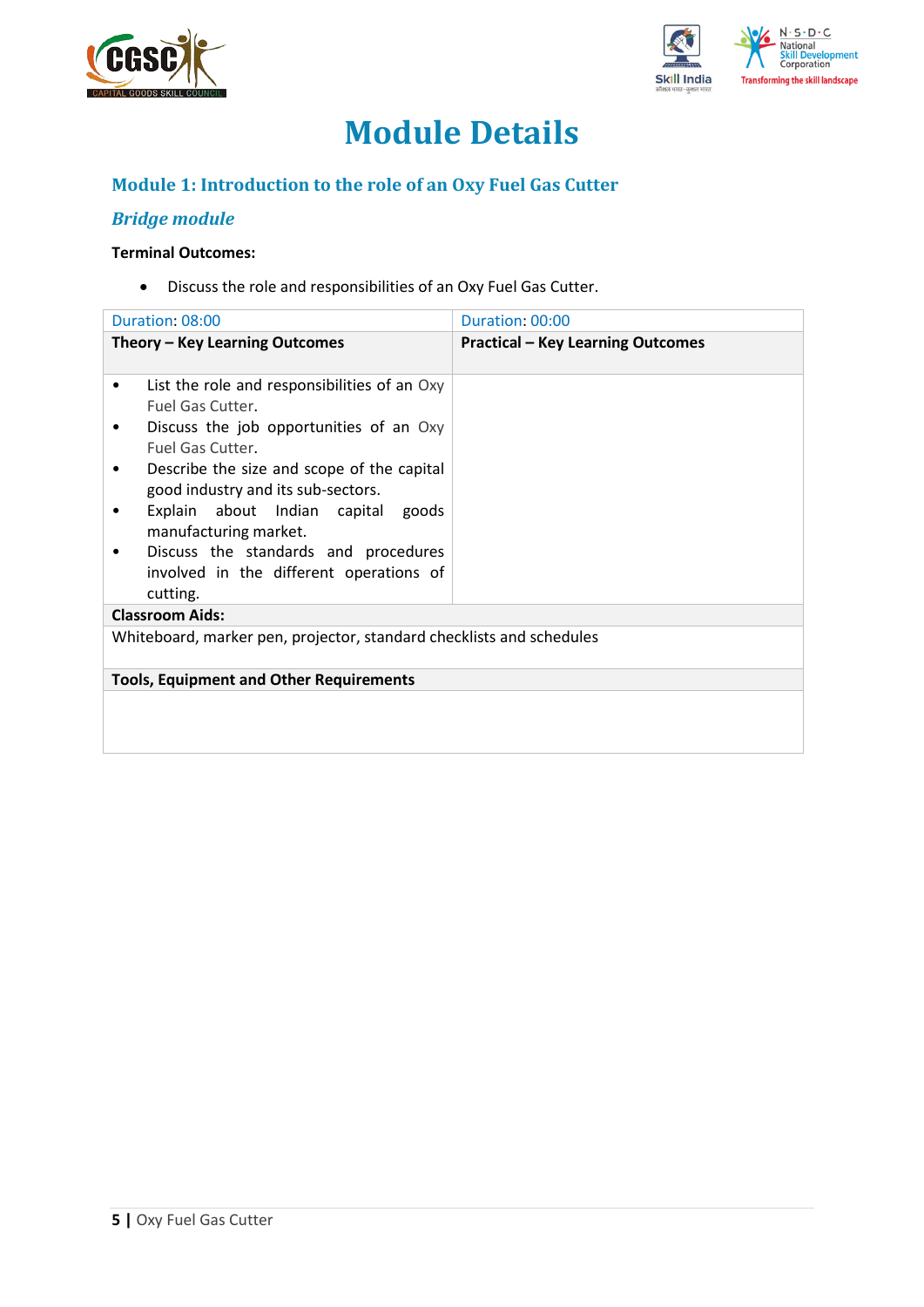



## **Module 2: Health and safety Practices** *Mapped to CSC/N1335 v2.0*

#### **Terminal Outcomes:**

- Demonstrate ways to maintain personal health and safety.
- Describe the process of assisting in hazard management.
- Explain how to check the first aid box, firefighting and safety equipment.
- Describe the process of assisting in waste management.
- Explain the importance of following the fire safety guidelines.
- Explain the importance of following the emergency and first-aid procedures.
- Demonstrate the process of carrying out relevant documentation and review.

| Duration: 20:00                                                                                                                                                                                                                                                                                                                                                                                                                                                                                                                                                                                                                                                                                                                                                                                                                                                                                                                                                                                                                                                                                                                                                                                                                                                                                                                                                                                                                                                                                                                                             | Duration: 40:00                                                                                                                                                                                                                                                                                                                                                                                                                                                                                                                                                                                                                                                                                                                                                                                                                                                                                                                                                                                                                                                  |
|-------------------------------------------------------------------------------------------------------------------------------------------------------------------------------------------------------------------------------------------------------------------------------------------------------------------------------------------------------------------------------------------------------------------------------------------------------------------------------------------------------------------------------------------------------------------------------------------------------------------------------------------------------------------------------------------------------------------------------------------------------------------------------------------------------------------------------------------------------------------------------------------------------------------------------------------------------------------------------------------------------------------------------------------------------------------------------------------------------------------------------------------------------------------------------------------------------------------------------------------------------------------------------------------------------------------------------------------------------------------------------------------------------------------------------------------------------------------------------------------------------------------------------------------------------------|------------------------------------------------------------------------------------------------------------------------------------------------------------------------------------------------------------------------------------------------------------------------------------------------------------------------------------------------------------------------------------------------------------------------------------------------------------------------------------------------------------------------------------------------------------------------------------------------------------------------------------------------------------------------------------------------------------------------------------------------------------------------------------------------------------------------------------------------------------------------------------------------------------------------------------------------------------------------------------------------------------------------------------------------------------------|
| Theory - Key Learning Outcomes                                                                                                                                                                                                                                                                                                                                                                                                                                                                                                                                                                                                                                                                                                                                                                                                                                                                                                                                                                                                                                                                                                                                                                                                                                                                                                                                                                                                                                                                                                                              | <b>Practical - Key Learning Outcomes</b>                                                                                                                                                                                                                                                                                                                                                                                                                                                                                                                                                                                                                                                                                                                                                                                                                                                                                                                                                                                                                         |
| Explain the recommended practices to be<br>$\bullet$<br>followed to ensure protection from<br>infections and transmission to others, such<br>as the use of hand sanitiser and face mask.<br>Explain the importance and process of<br>$\bullet$<br>checking the work conditions, assessing<br>the potential health and safety risks, and<br>take appropriate measures to mitigate<br>them.<br>Explain the importance and process of<br>$\bullet$<br>selecting and using the appropriate PPE<br>relevant to the task and work conditions.<br>Explain the recommended techniques to<br>$\bullet$<br>be followed while lifting and moving heavy<br>objects to avoid injury.<br>Explain the importance of following the<br>$\bullet$<br>manufacturer's instructions and workplace<br>safety guidelines while working on heavy<br>machinery, tools and equipment.<br>Explain the importance and process of<br>$\bullet$<br>identifying existing and potential hazards<br>at work.<br>Describe the process of assessing the<br>$\bullet$<br>potential risks and injuries associated with<br>the various hazards.<br>Explain how to prevent<br>or<br>minimise<br>$\bullet$<br>different types of hazards.<br>Explain how<br>to<br>handle<br>and<br>store<br>$\bullet$<br>hazardous materials safely.<br>Explain the importance of ensuring the<br>$\bullet$<br>first aid box is updated with the relevant<br>first aid supplies.<br>Describe the process of checking and<br>testing the firefighting and various safety<br>equipment to ensure they are in a usable | Demonstrate the use of appropriate<br>$\bullet$<br>Protective<br>Equipment<br>Personal<br>(PPE)<br>relevant to the task and work conditions.<br>Demonstrate how to handle hazardous<br>٠<br>materials safely.<br>Demonstrate the process of testing the<br>٠<br>firefighting and various safety equipment<br>to ensure they are in usable condition.<br>Demonstrate the process of recycling and<br>$\bullet$<br>disposing<br>different<br>types<br>of<br>waste<br>appropriately.<br>Demonstrate how to use the appropriate<br>$\bullet$<br>type of fire extinguisher to extinguish<br>different types of fires safely.<br>administer<br>Demonstrate<br>how<br>to<br>$\bullet$<br>appropriate first aid to the injured<br>personnel.<br>Demonstrate the process of performing<br>$\bullet$<br>Cardiopulmonary Resuscitation (CPR) on a<br>potential victim of cardiac arrest.<br>Demonstrate the process of carrying out<br>$\bullet$<br>appropriate documentation following a<br>health and safety incident at work,<br>including all the required information. |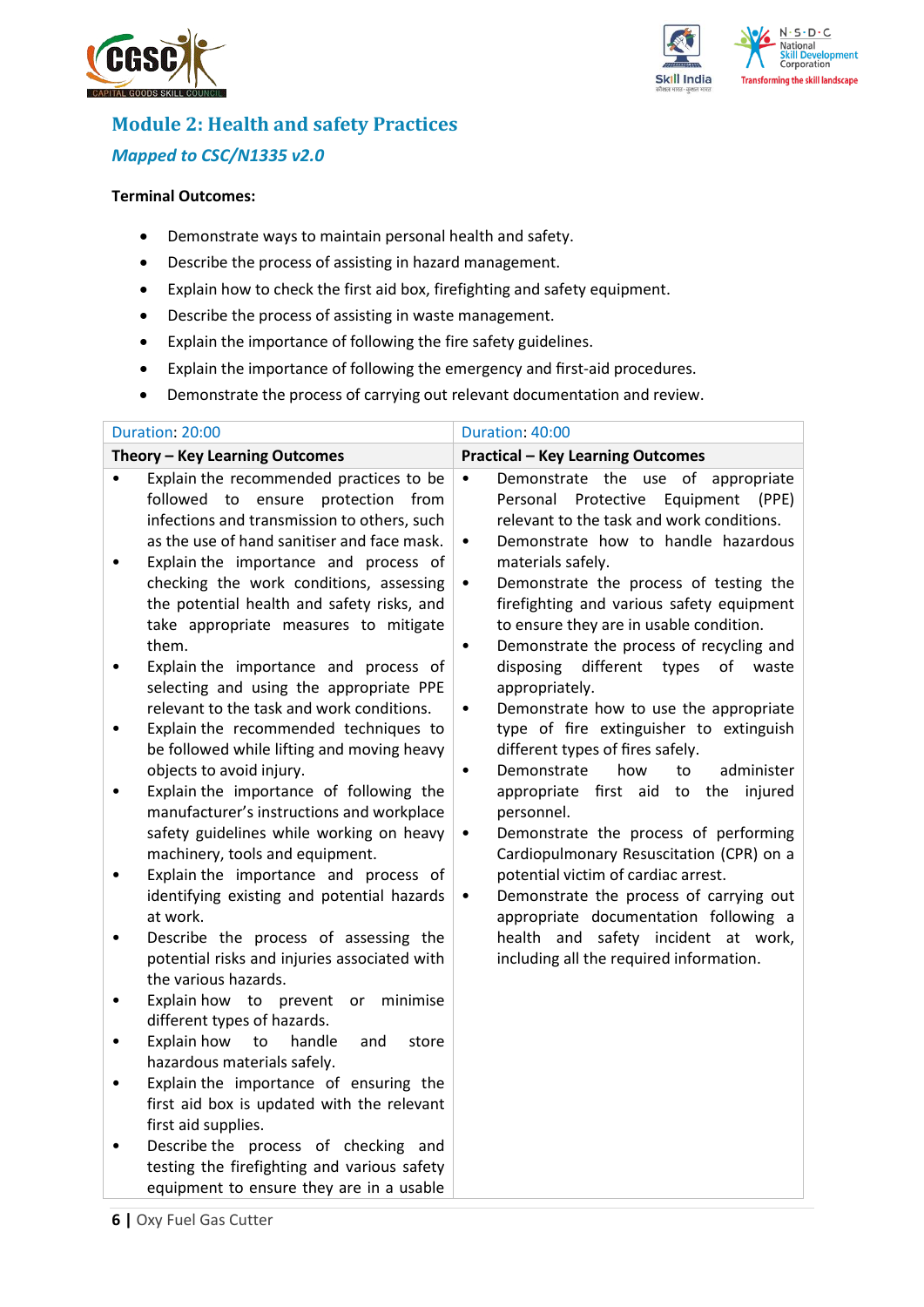





condition.

- Explain the criteria for segregating waste into appropriate categories.
- Describe the appropriate methods for recycling recyclable waste.
- Describe the process of disposing of the non-recyclable waste safely and the applicable regulations.
- Explain the use of different types of fire extinguishers to extinguish different types of fires.
- State the recommended practices to be followed for a safe rescue during a fire emergency.
- Explain how to request assistance from the fire department to extinguish a serious fire.
- Explain the appropriate practices to be followed during workplace emergencies to ensure safety and minimise loss to organisational property.
- State the common health and safety hazards present in a work environment, associated risks, and how to mitigate them.
- State the safe working practices to be followed while working at various hazardous sites and using electrical equipment.
- Explain the importance of ensuring easy access to firefighting and safety equipment.
- Explain the appropriate preventative and remedial actions to be taken in the case of exposure to toxic materials, such as poisonous chemicals and gases.
- Explain various causes of fire in different work environments and the recommended precautions to be taken to prevent fire accidents.
- Describe different methods of extinguishing fire.
- List different materials used for extinguishing fire.
- Explain the applicable rescue techniques to be followed during a fire emergency.
- Explain the importance of placing safety signs and instructions at strategic locations in a workplace and following them.
- Explain different types of first aid treatment to be provided for different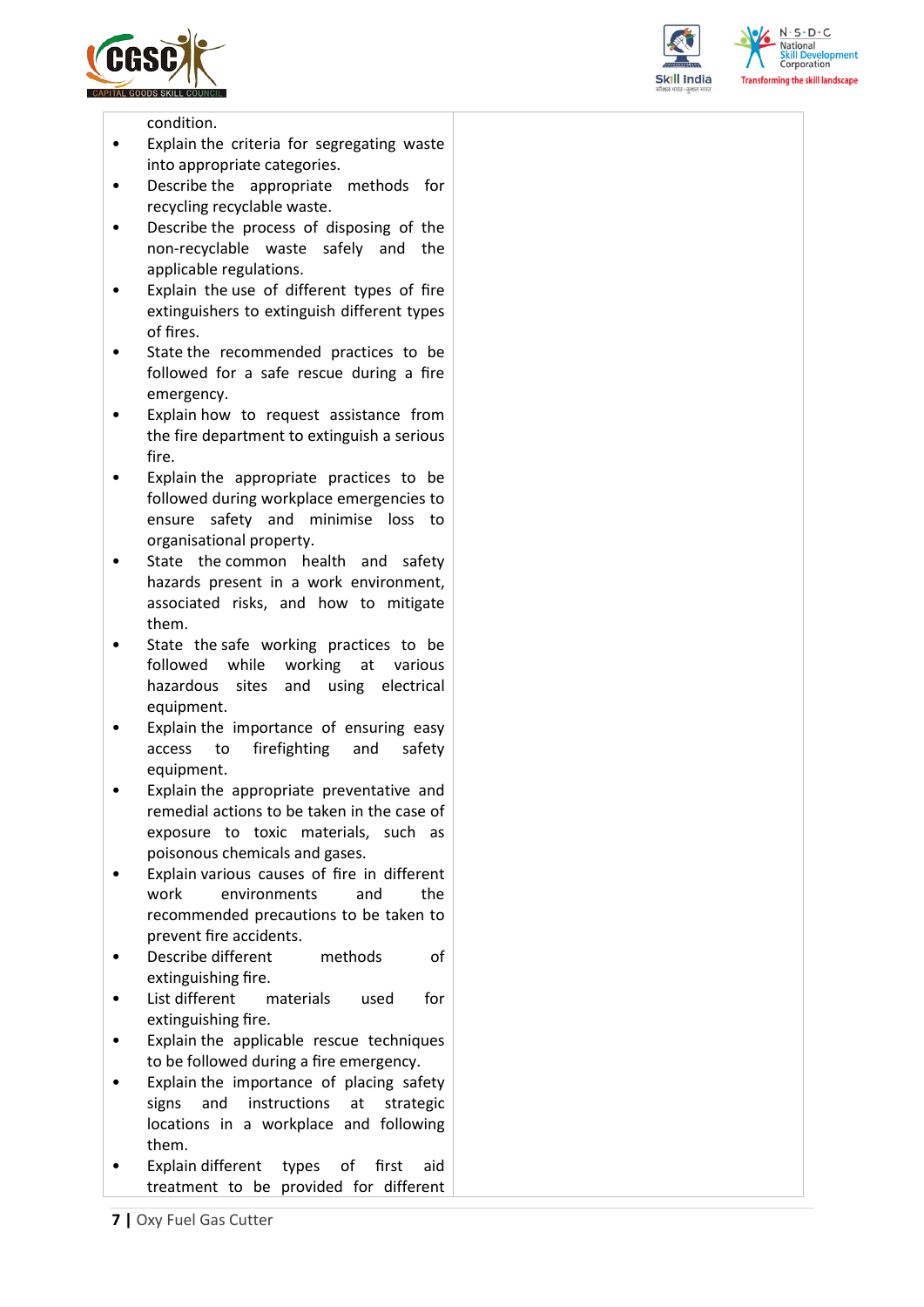



 $N \cdot S \cdot D \cdot C$ forming the skill landscape

types of injuries.

- State the potential injuries associated with incorrect manual handling.
- Explain how to move an injured person safely.
- State various hazards associated with the use of various machinery, tools, implements, equipment and materials.
- Explain the importance of ensuring no obstruction and free access to fire exits.
- Explain how to free a person from electrocution safely.
- Explain how to administer appropriate first aid to an injured person.
- Explain how to perform Cardiopulmonary Resuscitation (CPR).
- Explain the importance of coordinating with the emergency services to request urgent medical assistance for persons requiring professional medical attention or hospitalisation.
- State the appropriate documentation to be carried out following a health and safety incident at work, and the relevant information to be included.
- Explain the importance and process of reviewing the health and safety conditions at work regularly or following an incident.
- Explain the importance and process of implementing appropriate changes to improve the health and safety conditions at work.

#### **Classroom Aids**

Computer, Projection Equipment, PowerPoint Presentation and Software, Facilitator's Guide, Participant's Handbook.

#### **Tools, Equipment and Other Requirements**

Personal Protective Equipment, Cleaning Equipment and Materials, Sanitizer, Soap, Mask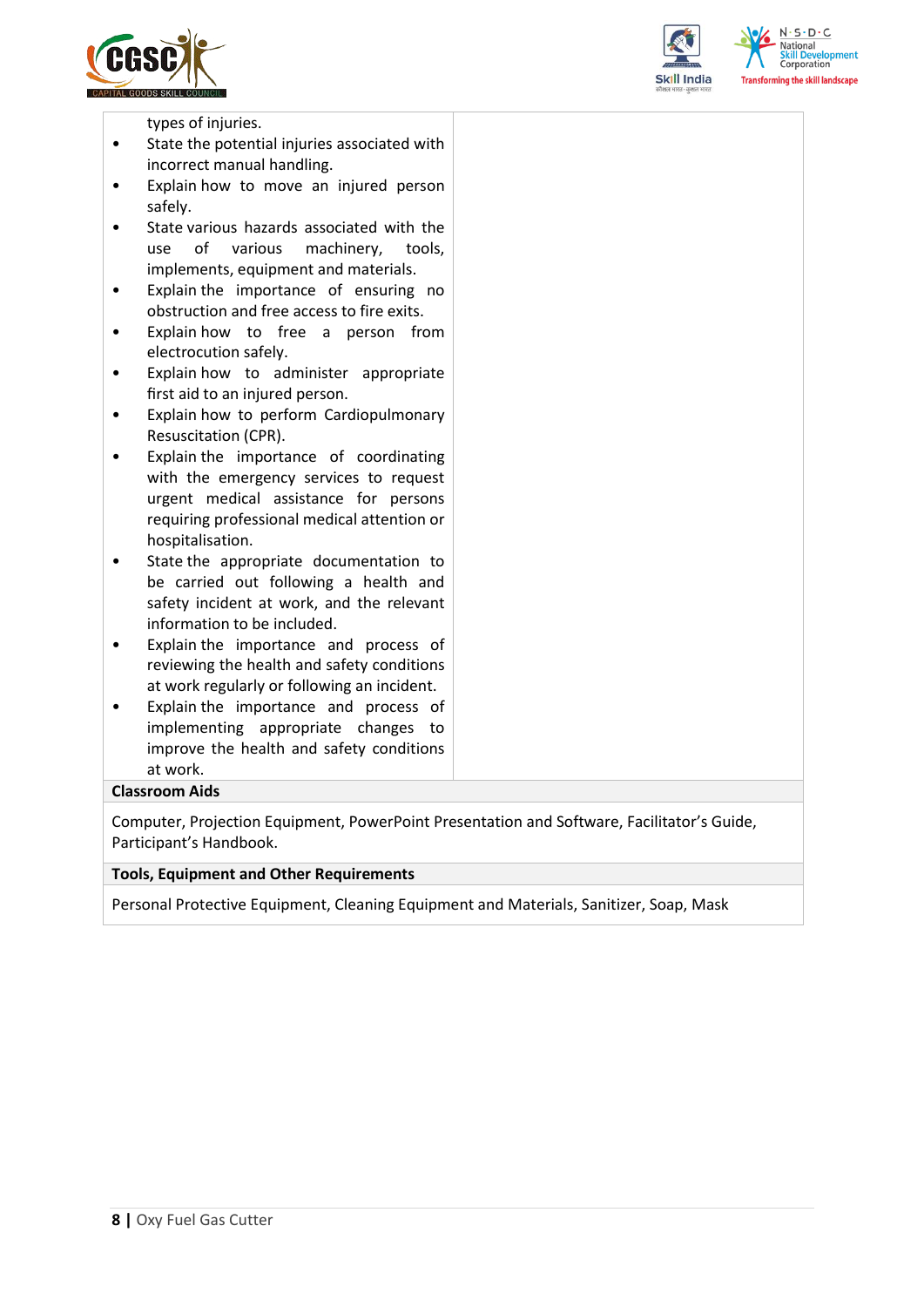



## **Module 3: Process of coordinating with co-workers to achieve work efficiency**

## *Mapped to CSC/N1336 v2.0*

#### **Terminal Outcomes:**

- Demonstrate ways to work and communicate effectively with co-workers.
- Discuss ways to promote diversity and inclusion at the workplace.

|             | Duration: 20:00                                                                                                                                                                                                                                                                                                                              | Duration: 30:00                                                                                                                                                                                                                                                                                              |
|-------------|----------------------------------------------------------------------------------------------------------------------------------------------------------------------------------------------------------------------------------------------------------------------------------------------------------------------------------------------|--------------------------------------------------------------------------------------------------------------------------------------------------------------------------------------------------------------------------------------------------------------------------------------------------------------|
|             | Theory - Key Learning Outcomes                                                                                                                                                                                                                                                                                                               | <b>Practical - Key Learning Outcomes</b>                                                                                                                                                                                                                                                                     |
|             | Explain the importance and process of<br>effective communication in the workplace.<br>to<br>effective<br>Explain the<br>barriers<br>communication and how to overcome<br>them.                                                                                                                                                               | Demonstrate the process of preparing the<br>$\bullet$<br>relevant documents and reports as per the<br>instructions,<br>providing<br>supervisor's<br>information<br>appropriate<br>clearly<br>and<br>systematically.                                                                                          |
| ٠<br>٠<br>٠ | Explain the importance of teamwork in an<br>organisation's and individual's success.<br>Explain the importance of active listening<br>in the work environment.<br>State the appropriate techniques to be<br>followed for active listening.<br>Explain the importance of tone and pitch                                                       | Demonstrate how to mentor and assist<br>$\bullet$<br>subordinates in the execution of their<br>work responsibilities.<br>Demonstrate the process of using various<br>٠<br>resources efficiently to ensure maximum<br>utilisation and minimum wastage.<br>Demonstrate how to communicate clearly<br>$\bullet$ |
|             | ineffective communication.<br>Explain the importance of avoiding casual<br>expletives and unpleasant terms while<br>communicating professional circles.<br>Explain the importance of maintaining<br>discipline and ethical behaviour at work.<br>State the<br>for<br>common<br>reasons<br>interpersonal conflict and how to resolve<br>them. | politely<br>to<br>ensure<br>effective<br>and<br>communication with co-workers.<br>Demonstrate appropriate verbal and non-<br>$\bullet$<br>verbal communication that is respectful of<br>genders and disability.                                                                                              |
| ٠           | Explain the importance of developing<br>effective<br>working<br>relationships<br>for<br>professional success.<br>Describe the process of expressing and<br>addressing grievances appropriately and<br>effectively.                                                                                                                           |                                                                                                                                                                                                                                                                                                              |
|             | Explain the importance and process of<br>planning daily tasks to ensure their timely<br>completion and efficient use of time.                                                                                                                                                                                                                |                                                                                                                                                                                                                                                                                                              |
|             | Explain the importance of adhering to the<br>limits of authority at work.                                                                                                                                                                                                                                                                    |                                                                                                                                                                                                                                                                                                              |
|             | Explain the importance of following the<br>applicable<br>quality<br>standards<br>and<br>timescales at work.<br>Explain the importance of coordinating<br>with co-workers to achieve the work<br>objectives efficiently.<br>Explain the<br>relevant<br>documentation                                                                          |                                                                                                                                                                                                                                                                                                              |
|             | requirements.                                                                                                                                                                                                                                                                                                                                |                                                                                                                                                                                                                                                                                                              |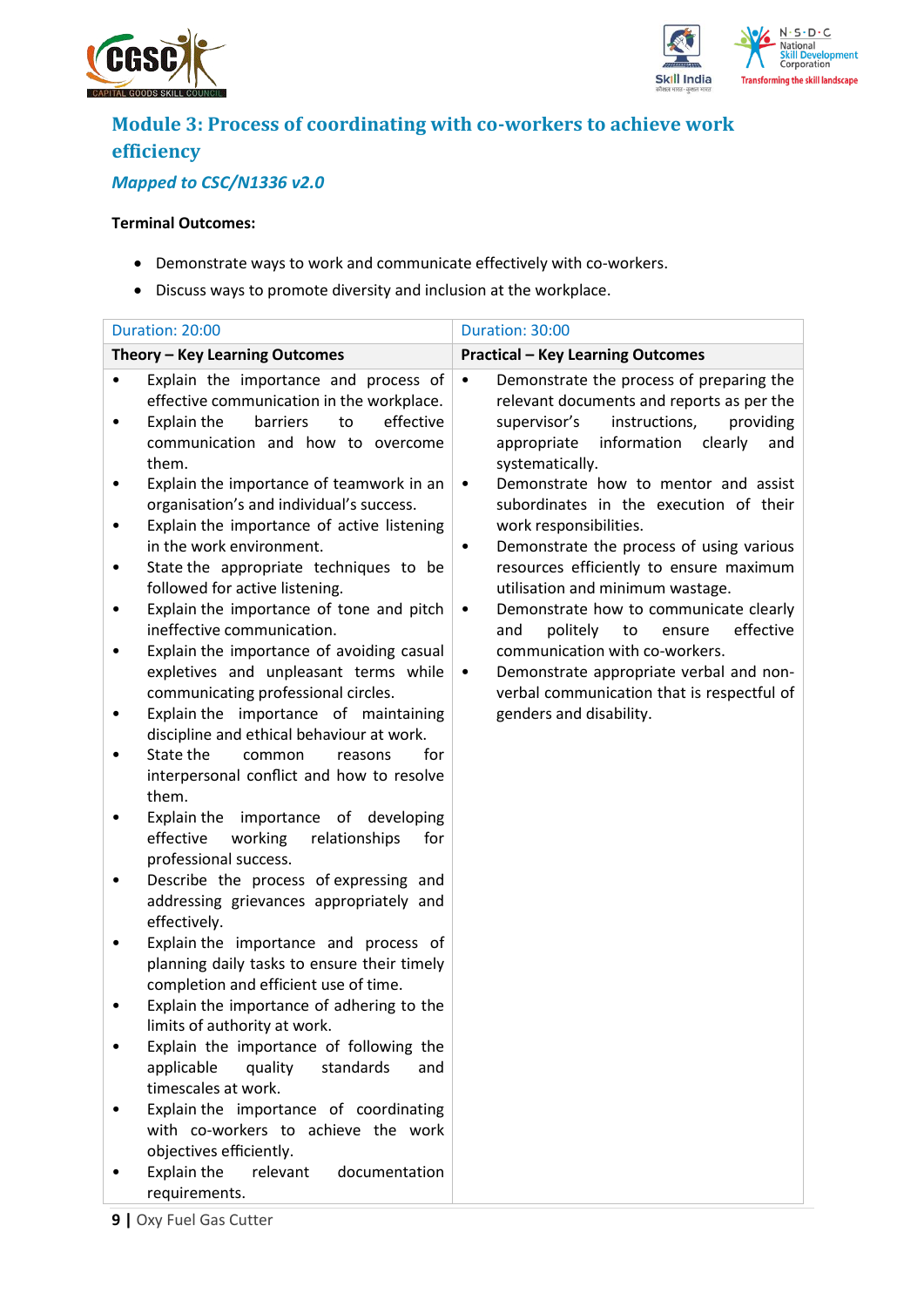



| Explain the importance of providing<br>٠                                           |  |  |  |
|------------------------------------------------------------------------------------|--|--|--|
| appropriate information clearly<br>and                                             |  |  |  |
| systematically in work documents.                                                  |  |  |  |
| State the escalation matrix to be followed                                         |  |  |  |
| to deal with out of authority tasks and                                            |  |  |  |
| concerns.                                                                          |  |  |  |
| Explain the importance and process of                                              |  |  |  |
| mentoring and assisting subordinates in                                            |  |  |  |
| the<br>execution<br>of<br>their<br>work                                            |  |  |  |
| responsibilities.                                                                  |  |  |  |
| Explain how<br>to identify<br>possible                                             |  |  |  |
| disruptions to work prevent them.                                                  |  |  |  |
| Explain how to use various resources                                               |  |  |  |
| efficiently to ensure maximum utilisation                                          |  |  |  |
| and minimum wastage.                                                               |  |  |  |
| Explain the recommended practices to be                                            |  |  |  |
| followed at work to avoid and resolve                                              |  |  |  |
| conflicts at work.                                                                 |  |  |  |
| Explain the importance and process of                                              |  |  |  |
| efficient and timely dissemination of                                              |  |  |  |
| information to the authorised personnel.                                           |  |  |  |
| Explain<br>the<br>procedure<br>to<br>report                                        |  |  |  |
| inappropriate behaviour e.g., harassment.                                          |  |  |  |
| <b>Classroom Aids:</b>                                                             |  |  |  |
| Training Kit (Trainer Guide, Presentations). Whiteboard, Marker, Projector, Laptop |  |  |  |
| <b>Tools, Equipment and Other Requirements</b>                                     |  |  |  |
|                                                                                    |  |  |  |

NA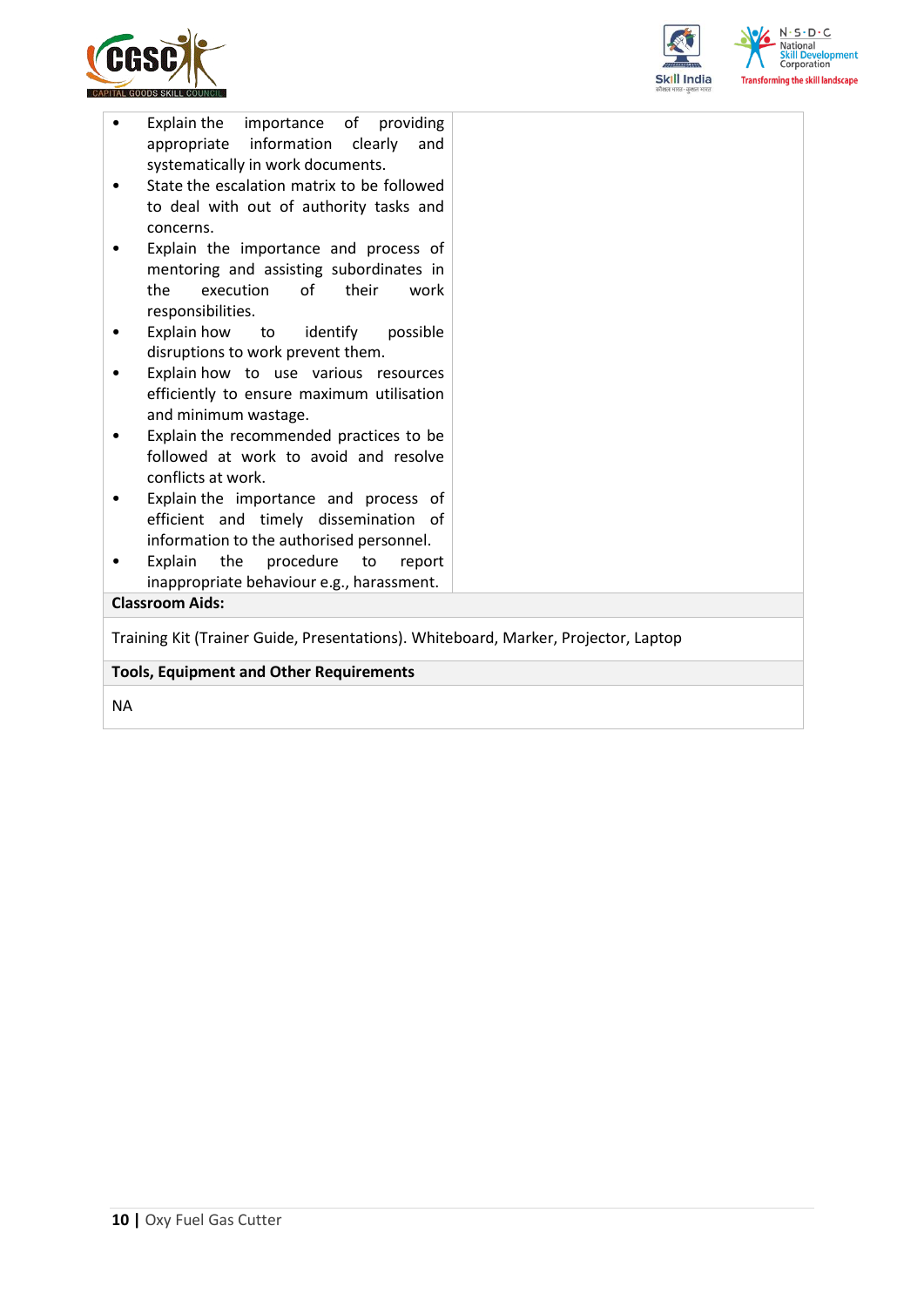



### **Module 4: Perform oxy gas cutting operations**

### *Mapped to CSC/N0201, v2.0*

#### **Terminal Outcomes:**

- Identify tools and equipment required for oxy gas cutting operations.
- Perform the steps to carry out preparatory activities such as lifting of workpiece, inspection of tools and equipment, selection of workpiece etc.
- Demonstrate the process of oxy gas cutting process.
- Perform the steps to carry out post-cutting activities.

|           | Duration: 42:00                                                                                                                                                                                                                      |                                     | <b>Duration: 142:00</b>                                                                                                                                                                                                            |
|-----------|--------------------------------------------------------------------------------------------------------------------------------------------------------------------------------------------------------------------------------------|-------------------------------------|------------------------------------------------------------------------------------------------------------------------------------------------------------------------------------------------------------------------------------|
|           | Theory - Key Learning Outcomes                                                                                                                                                                                                       |                                     | <b>Practical - Key Learning Outcomes</b>                                                                                                                                                                                           |
|           | Discuss basic principle of oxy gas cutting<br>process.<br>Describe various cutting operations.<br>Describe properties of various materials<br>such as mild steel, high tensile/special<br>steel and other appropriate metal used for | $\bullet$<br>$\bullet$<br>$\bullet$ | Read the drawing, WPS and job orders for<br>identifying work requirements.<br>Apply appropriate ways of checking the<br>input material, tools and equipment for<br>defects before use.<br>Demonstrate the<br>standard<br>operating |
| ٠         | gas cutting.<br>Discuss the information derived from the<br>job<br>orders,<br>Welding<br>Procedure<br>(WPS)<br>Specification<br>and<br>engineering<br>drawings and identify the final product.                                       | $\bullet$                           | procedure to use tools, equipment and<br>measuring instruments required during<br>job.<br>Show how to prepare the work area for<br>cutting activities.                                                                             |
| $\bullet$ | tools,<br>measuring<br>List<br>instruments,<br>equipment, accessories, consumables and<br>input material required during oxy gas<br>cutting work.                                                                                    | $\bullet$<br>٠                      | Show how to set the oxy-gas cutting<br>apparatus and cutting parameters as per<br>the work instructions.<br>Perform<br>steps to light, adjust<br>and                                                                               |
|           | Explain the selection criteria of tools,<br>equipment, accessories, consumables,<br>measuring instruments and input material<br>for the oxy gas cutting work.                                                                        | $\bullet$                           | extinguish the cutting arc.<br>Apply appropriate ways to mark the<br>correct measurements on the workpiece<br>as specified in drawing or WPS.                                                                                      |
| ٠         | Discuss the organisational process of<br>collecting and arranging tools, equipment,<br>consumables,<br>accessories,<br>measuring<br>instruments and input material from the<br>store.                                                | $\bullet$<br>٠                      | Demonstrate<br>organizational<br>specified<br>procedure of starting gas cutting machine<br>and performing oxy gas cutting process.<br>Show how to adjust cylinder valves and<br>regulator for operating pressure<br>to             |
| ٠         | Summarise the steps to be performed for<br>checking the input material, tools and<br>equipment before use.<br>Discuss the importance of maintaining                                                                                  | $\bullet$                           | achieve required specifications.<br>Demonstrate various cutting operations<br>correctly and produce thermal cuts in<br>various forms of material.                                                                                  |
|           | cutting parameters as per the Work<br>Instructions (WI) and their impact on<br>quality and quantity of output product.                                                                                                               | ٠                                   | Employ appropriate ways of measuring<br>and comparing cut piece dimensions with<br>the specified dimensions in the job orders.                                                                                                     |
|           | Discuss the need of flashback arrestor in<br>the gas cutting setup.                                                                                                                                                                  |                                     | Show how to shut down the cutting<br>equipment and remove the workpiece                                                                                                                                                            |
|           | Describe various types of flame such as<br>neutral, carburizing and oxidizing and their<br>impact on cutting.<br>Discuss effect of oil, grease, scale or dirt                                                                        |                                     | after completion of cutting activities.<br>Demonstrate<br>appropriate<br>inspection<br>method to check the quality of cut<br>workpieces.                                                                                           |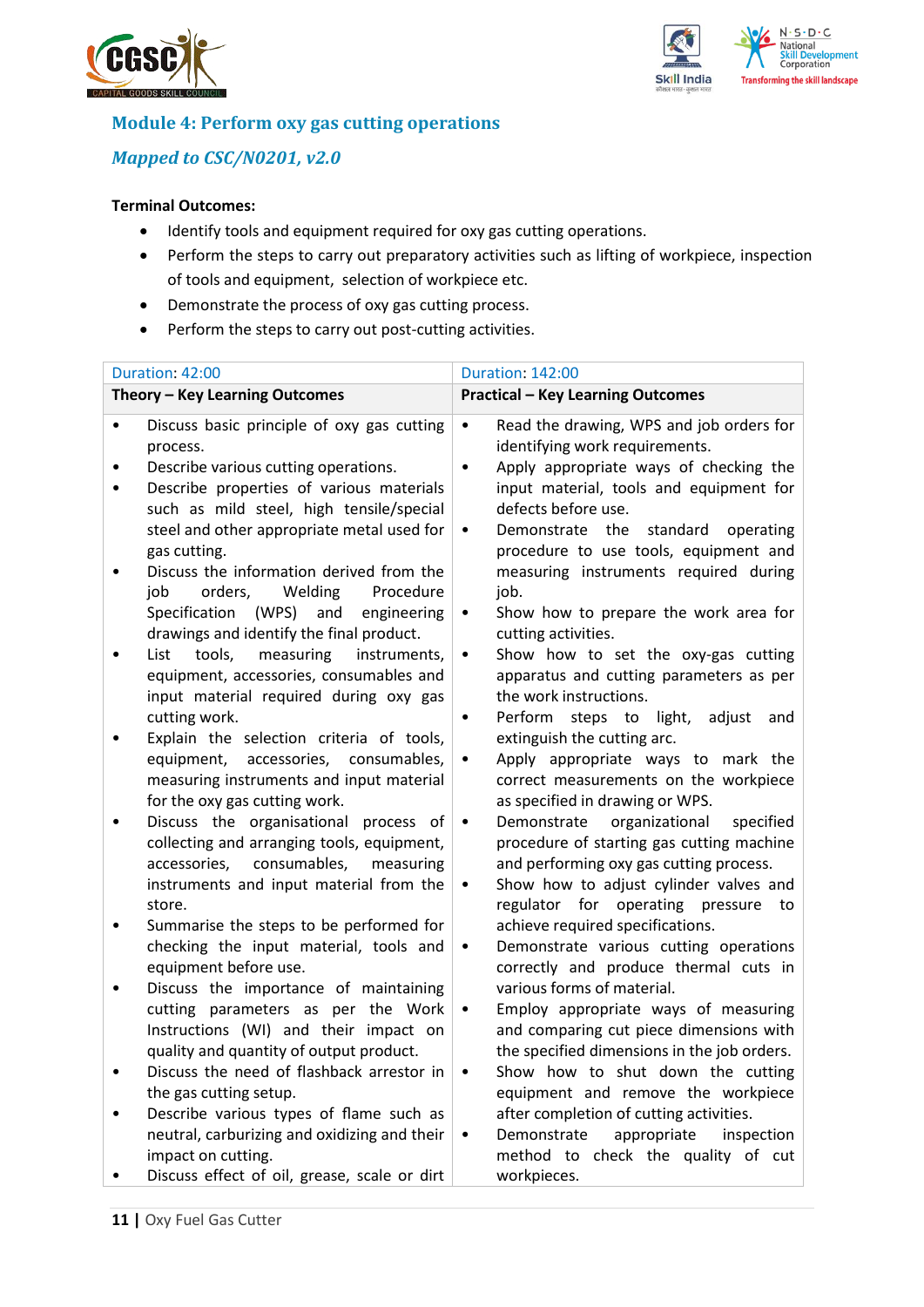



on the cutting process.

- Describe methods to mark the measurements on the workpiece.
- List the steps to be performed for oxy gas cutting process.
- Describe various cutting operations or techniques to produce cuts on different forms of metal.
- Explain the process of evaluating the irregularities of cut work piece as per the specified quality standards.
- Discuss post cutting processes like inspection, cleaning, maintenance etc.
- Explain methods of inspecting the quality of cut workpieces.
- List the commonly occurring defects and their remedies in the cut workpieces.
- Discuss effect of oil, grease, scale or dirt on the cutting process.
- Discuss the process of segregating, tagging and storing of damaged and ok workpieces as per organisational guidelines.
- List different methods for disposing off waste material and scrap.
- Discuss emergency procedures for backfires, flashback and other fires.
- Discuss the necessary precautions to avoid any hazard and accident during cutting activities.

#### **Classroom Aids:**

Whiteboard, marker pen, projector

#### **Tools, Equipment and Other Requirements**

- Basic tool box, Work bench with vice
- Oxygen cylinder 7m<sup>3</sup>, acetylene cylinder 6m<sup>3</sup>, oxygen pressure regulator; acetylene pressure regulator; flashback arrestors; cutting torch; rubber hoses; cutting nozzles; trolley to secure oxygen and acetylene cylinders; chain to secure oxygen and acetylene cylinders; lighter/ flint; spanner set; spindle key; non-return valves; spade guides; radius guide; bevel guide; gas welding/ cutting table 822 cm x 92 cm x 60 cm; surface plate; scriber - 15 cm; dividers 20 cm; calliper outside 15 cm; prick punch; chisel cold flat - 19 mm; centre punch – 9 mm x 127 mm; rule 60 cm; two fold; brass toped to read inches and mm; hammer scaling 0.25 kg with handle; steel rule - 30 cm to read inch and millimetre; Vernier calliper - digital - 0- 150 mm; ball peen hammer with handle - 0.25 kg; cross peen hammer with handle - 0.25 kg; holding tongs - 30 cm; wire brush – 15 cm x 3.7 cm and double ended spanner
- Hand book, job orders, work order, completion material requests, and Technical Reference Books.
- **Safety materials**: Fire extinguisher, welding helmet, Leather sleeves, leather safety gloves, leather aprons, safety glasses with side shields, ear plug, safety shoes and first-aid kit
- **Cleaning material**: Tip cleaner, wire brush (M.S.), cleaning agents, cleaning cloth, waste container, dust pan and brush set, liquid soap, hand towel
- Demonstrate procedure to segregate, tag and store cut pieces as per organisational guidelines.
	- Demonstrate organisational procedure of cleaning and storing all the tools, machine and equipment after completion of work.
- Employ appropriate ways for checking the machine operations for any defects in the component.
- Show how to dispose waste as per organisational guidelines.
- Perform steps to report to the supervisor about any problems faced or anticipated during the complete process.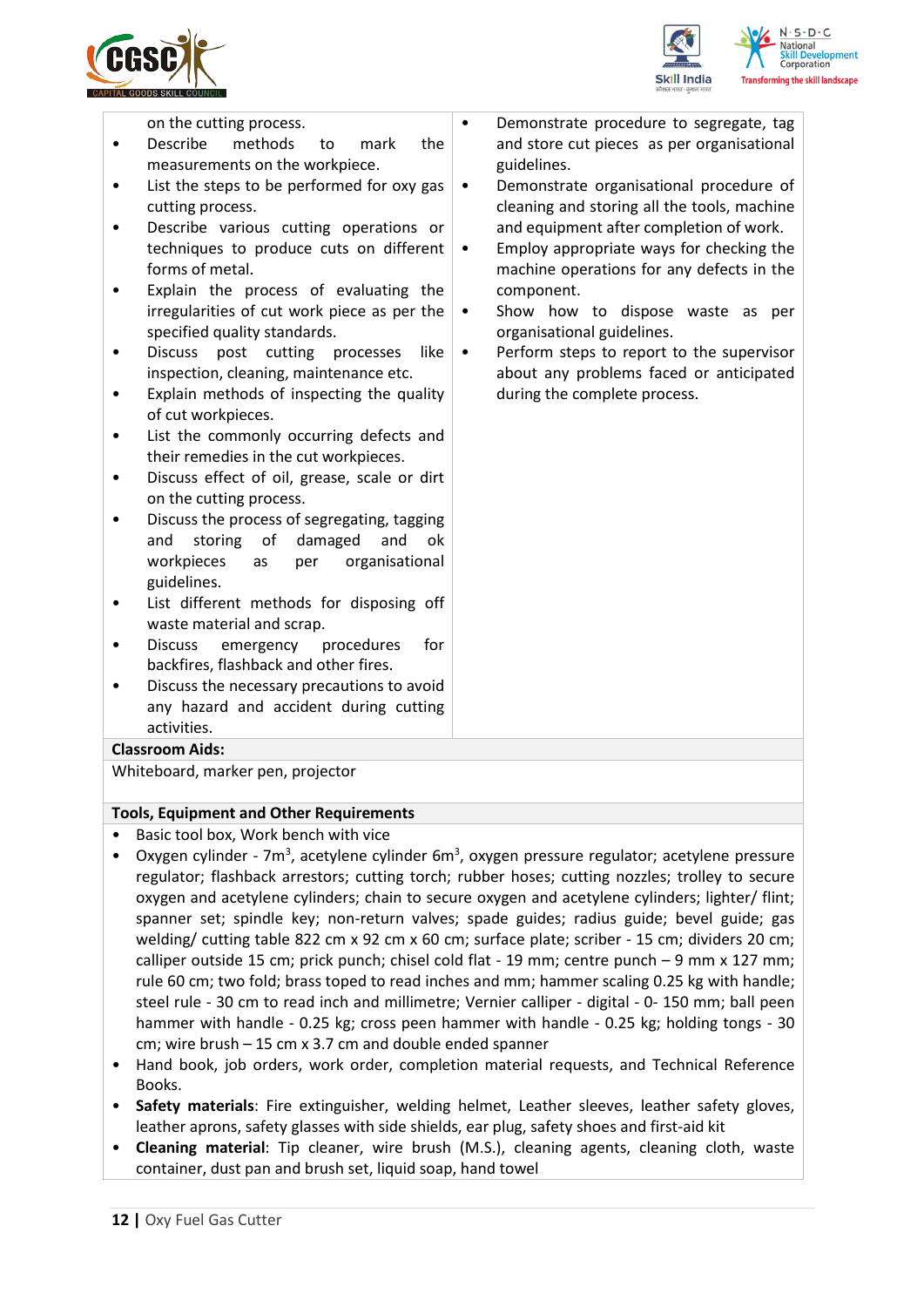



## **Annexure**

## <span id="page-12-0"></span>**Trainer Requirements**

| <b>Trainer Prerequisites</b>  |                |                                               |                       |              |                            |                |
|-------------------------------|----------------|-----------------------------------------------|-----------------------|--------------|----------------------------|----------------|
| <b>Minimum</b><br>Educational | Specialization | <b>Relevant Industry</b><br><b>Experience</b> |                       |              | <b>Training Experience</b> | <b>Remarks</b> |
| Qualification                 |                | Years                                         | <b>Specialization</b> | <b>Years</b> | <b>Specialization</b>      |                |
| Diploma                       | Mechanical     | 2                                             | Welding               | 1            | Welding                    | <b>NA</b>      |
| B.E/B.Tech                    | Mechanical     | 1                                             | Welding               | 1            | Welding                    | <b>NA</b>      |

| <b>Trainer Certification</b>                                     |                               |  |  |
|------------------------------------------------------------------|-------------------------------|--|--|
| <b>Domain Certification</b>                                      | <b>Platform Certification</b> |  |  |
| "Oxy Fuel Gas Cutter, CSC/Q0201, version 2.0".                   | "Trainer, MEP/Q2601 v1.0"     |  |  |
| Minimum accepted score is 80%.<br>Minimum accepted score is 80%. |                               |  |  |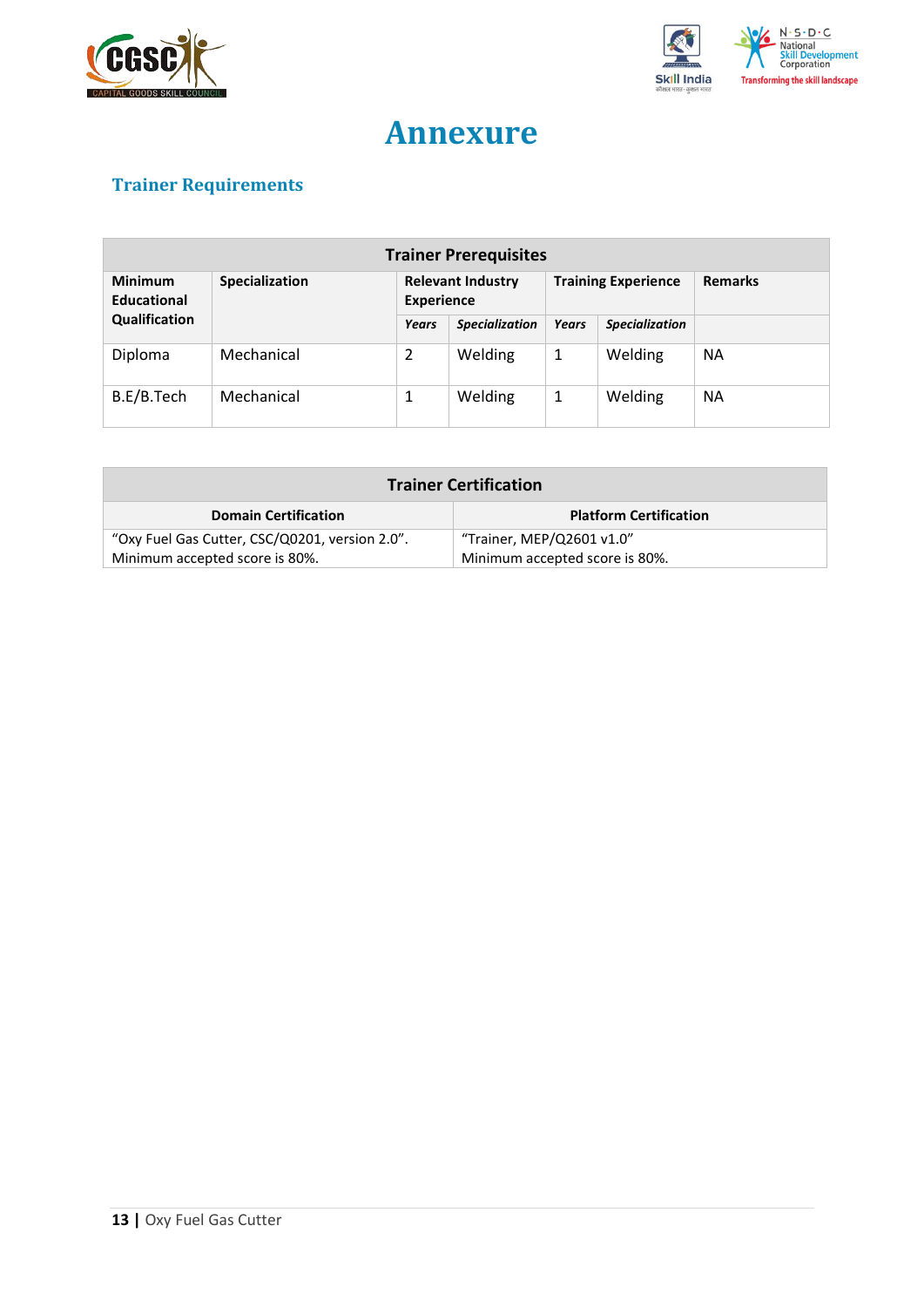

#### <span id="page-13-0"></span>Assessor Requirements



| <b>Assessor Prerequisites</b>        |                       |                                               |                       |                   |                            |                |
|--------------------------------------|-----------------------|-----------------------------------------------|-----------------------|-------------------|----------------------------|----------------|
| <b>Minimum</b><br><b>Educational</b> | <b>Specialization</b> | <b>Relevant Industry</b><br><b>Experience</b> |                       | <b>Experience</b> | <b>Training/Assessment</b> | <b>Remarks</b> |
| Qualification                        |                       | Years                                         | <b>Specialization</b> | <b>Years</b>      | <b>Specialization</b>      |                |
| Diploma                              | Mechanical            | 2                                             | Welding               | 1                 | Welding                    | <b>NA</b>      |
| B.E/B.Tech                           | Mechanical            |                                               | Welding               | 1                 | Welding                    | <b>NA</b>      |

| <b>Assessor Certification</b>                                    |                               |  |  |
|------------------------------------------------------------------|-------------------------------|--|--|
| <b>Domain Certification</b>                                      | <b>Platform Certification</b> |  |  |
| "Oxy Fuel Gas Cutter, CSC/Q0201, version 2.0".                   | "Assessor; MEP/Q2701 v1.0"    |  |  |
| Minimum accepted score is 80%.<br>Minimum accepted score is 80%. |                               |  |  |

*`*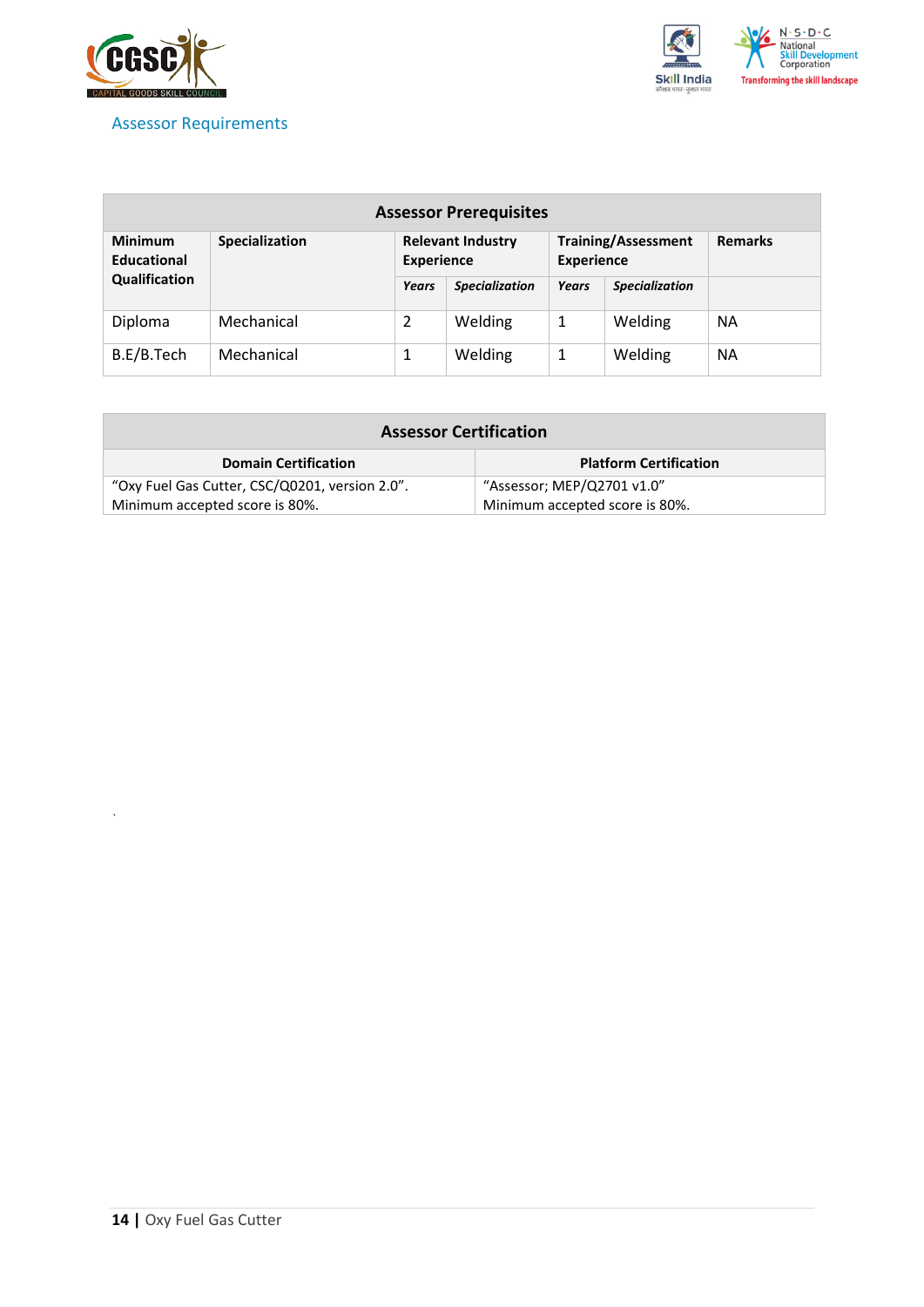



### <span id="page-14-0"></span>**Assessment Strategy**

- 1. Assessment System Overview:
	- Batches assigned to the assessment agencies for conducting the assessment on SDMS/SIP or email
	- Assessment agencies send the assessment confirmation to VTP/TC looping SSC
	- Assessment agency deploys the ToA certified Assessor for executing the assessment
	- SSC monitors the assessment process & records
- 2. Testing Environment:
	- Confirm that the centre is available at the same address as mentioned on SDMS or SIP
	- Check the duration of the training.
	- Check the Assessment Start and End time to be as 10 a.m. and 5 p.m.
	- If the batch size is more than 30, then there should be 2 Assessors.
	- Check that the allotted time to the candidates to complete Theory & Practical Assessment is correct.
	- Check the mode of assessment—Online (TAB/Computer) or Offline (OMR/PP).
	- Confirm the number of TABs on the ground are correct to execute the Assessment smoothly.
	- Check the availability of the Lab Equipment for the particular Job Role.
- 3. Assessment Quality Assurance levels / Framework:
	- Question papers created by the Subject Matter Experts (SME)
	- Question papers created by the SME verified by the other subject Matter Experts
	- Questions are mapped with NOS and PC
	- Question papers are prepared considering that level 1 to 3 are for the unskilled & semi-skilled individuals, and level 4 and above are for the skilled, supervisor & higher management
	- Assessor must be ToA certified & trainer must be ToT Certified
	- Assessment agency must follow the assessment guidelines to conduct the assessment
- 4. Types of evidence or evidence-gathering protocol:
	- Time-stamped & geotagged reporting of the assessor from assessment location
	- Centre photographs with signboards and scheme specific branding
	- Biometric or manual attendance sheet (stamped by TP) of the trainees during the training period
	- Time-stamped & geotagged assessment (Theory + Viva + Practical) photographs & videos
- 5. Method of verification or validation:
	- Surprise visit to the assessment location
	- Random audit of the batch
	- Random audit of any candidate
- 6. Method for assessment documentation, archiving, and access
	- Hard copies of the documents are stored
	- Soft copies of the documents & photographs of the assessment are uploaded / accessed from Cloud Storage
	- Soft copies of the documents & photographs of the assessment are stored in the Hard Drives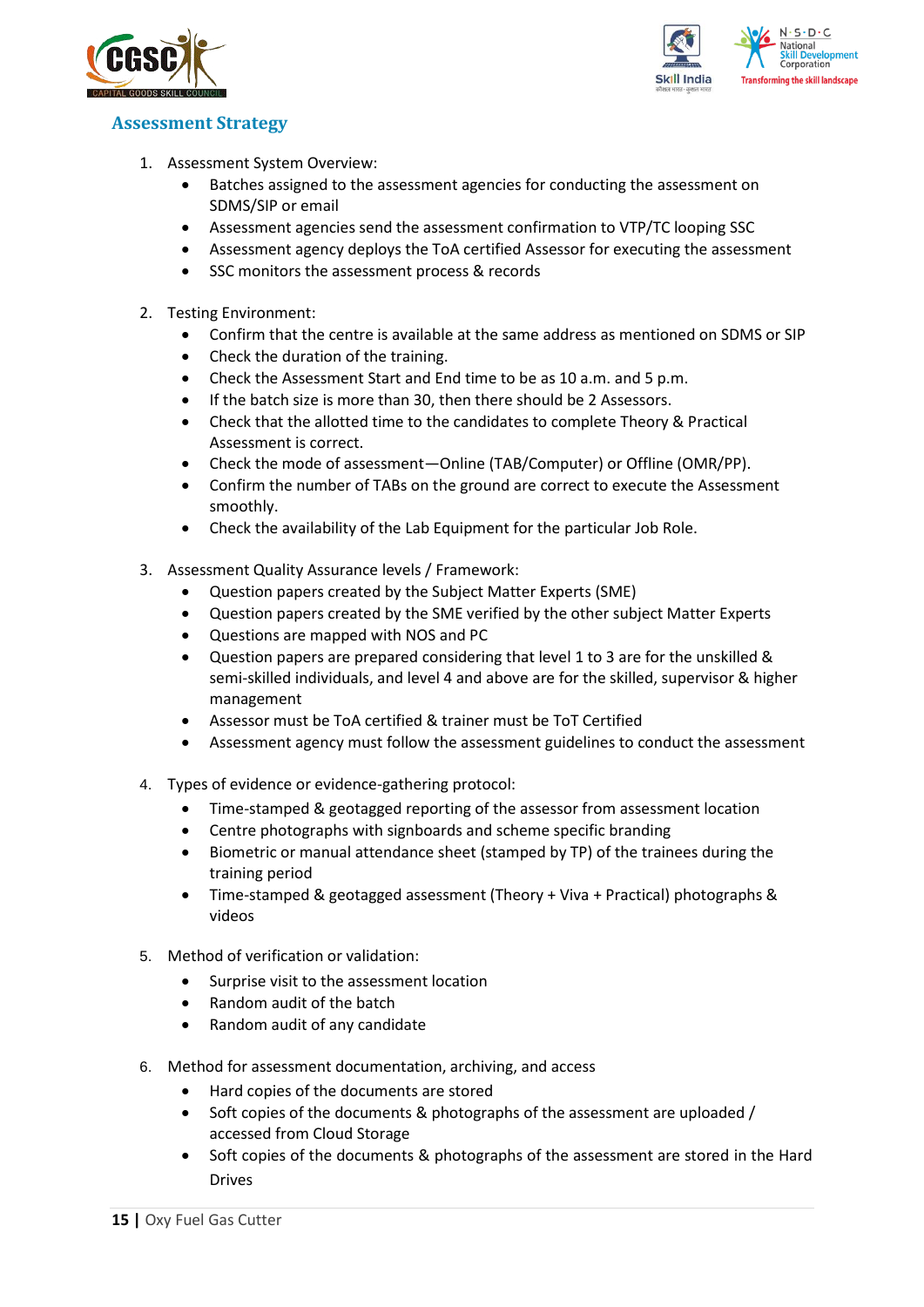

## <span id="page-15-0"></span>**References**



## <span id="page-15-1"></span>**Glossary**

| <b>Term</b>                           | <b>Description</b>                                                                                                                                                                                                                                                                                                                            |
|---------------------------------------|-----------------------------------------------------------------------------------------------------------------------------------------------------------------------------------------------------------------------------------------------------------------------------------------------------------------------------------------------|
| <b>Declarative</b><br>Knowledge       | Declarative knowledge refers to facts, concepts and principles that need to<br>be known and/or understood in order to accomplish a task or to solve a<br>problem.                                                                                                                                                                             |
| <b>Key Learning</b><br><b>Outcome</b> | Key learning outcome is the statement of what a learner needs to know,<br>understand and be able to do in order to achieve the terminal outcomes. A<br>set of key learning outcomes will make up the training outcomes. Training<br>outcome is specified in terms of knowledge, understanding (theory) and<br>skills (practical application). |
| (M) TLO                               | On-the-job training (Mandatory); trainees are mandated to complete<br>specified hours of training on site                                                                                                                                                                                                                                     |
| OJT (R)                               | On-the-job training (Recommended); trainees are recommended the<br>specified hours of training on site                                                                                                                                                                                                                                        |
| <b>Procedural</b><br>Knowledge        | Procedural knowledge addresses how to do something, or how to perform a<br>task. It is the ability to work, or produce a tangible work output by applying                                                                                                                                                                                     |
|                                       | cognitive, affective or psychomotor skills.                                                                                                                                                                                                                                                                                                   |
| <b>Training Outcome</b>               | Training outcome is a statement of what a learner will know, understand<br>and be able to do upon the completion of the training.                                                                                                                                                                                                             |
| <b>Terminal Outcome</b>               | Terminal outcome is a statement of what a learner will know, understand<br>and be able to do upon the completion of a module. A set of terminal<br>outcomes help to achieve the training outcome.                                                                                                                                             |